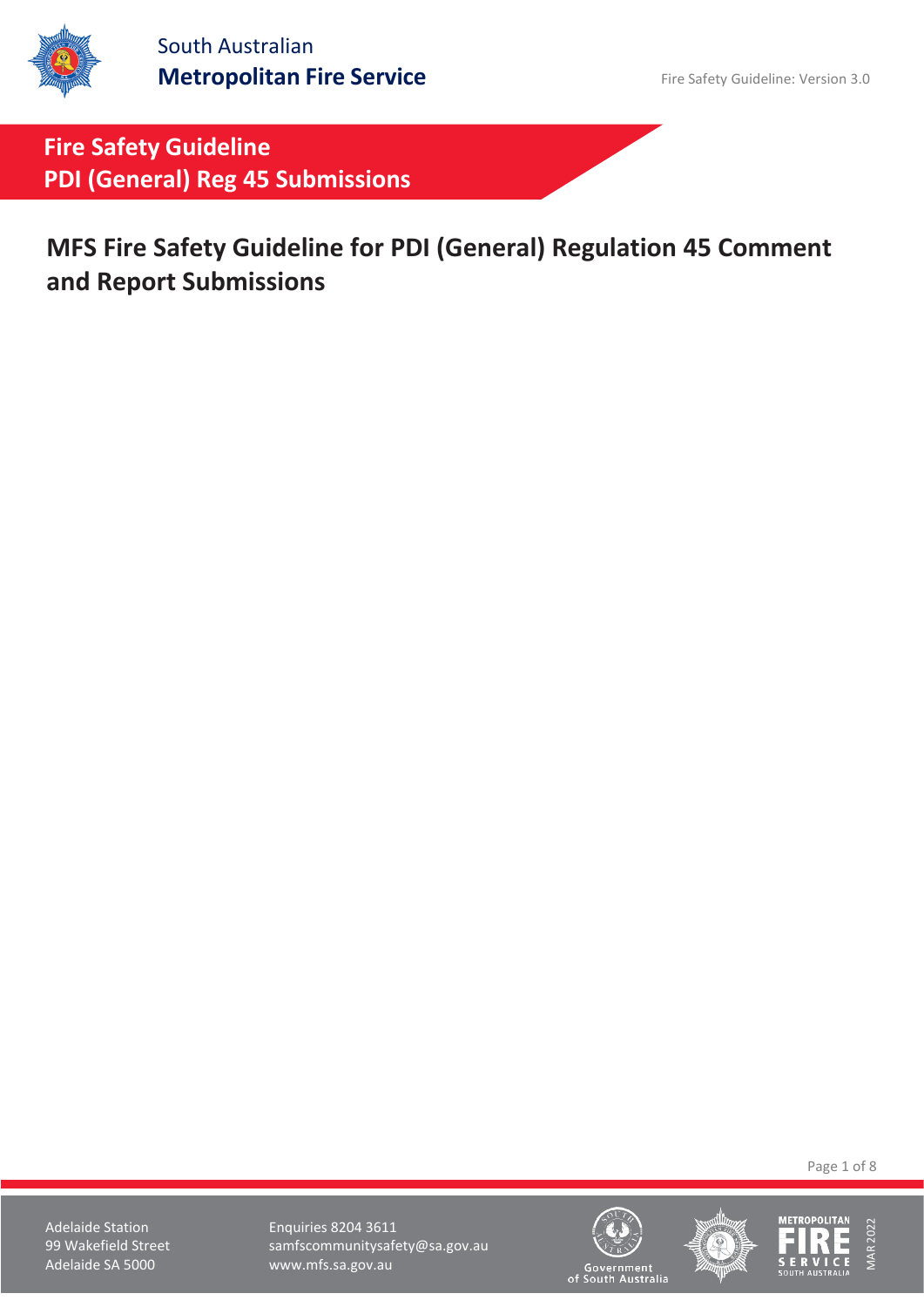# **Fire Safety Guideline PDI (General) Regulation 45 Submissions**

| First Issued:  | 28 December 2005                              |
|----------------|-----------------------------------------------|
| Author:        | <b>FSE Marchant</b>                           |
| Review date:   | 2 March 2022                                  |
| Reviewed by:   | <b>SFSE Seppelt</b>                           |
| Version:       | 3.0                                           |
| Authorised by: | <b>ACFO Community Safety &amp; Resilience</b> |

#### **DOCUMENT CONTROL**

| <b>Revision History:</b> |                             |                  |
|--------------------------|-----------------------------|------------------|
| <b>Version</b>           | <b>Revision Description</b> | Date             |
| A                        | Original                    | 28 December 2005 |
| C                        | Amended version             | 1 September 2006 |
| 1.0                      | 2017 Departmental review    | 16 May 2007      |
| 2.0                      | 2021 review and update      | 14 April 2021    |
| 3.0                      | Format update               | 2 March 2022     |

#### **List of Amendments:**

| <b>Clause</b>                    | Amendment                                                                                                                                                                                                                              |
|----------------------------------|----------------------------------------------------------------------------------------------------------------------------------------------------------------------------------------------------------------------------------------|
| Title                            | Change from Built Environment Section Guideline 012:<br>Requirements for PDI (General) Requlation 45 Comment<br>and Report Submissions to MFS Fire Safety Guideline for PDI<br>(General) Regulation 45 Comment and Report Submissions. |
| Whole document                   | Update to new format.                                                                                                                                                                                                                  |
| <b>Referenced Documents</b>      | Inclusion of referenced legislation.                                                                                                                                                                                                   |
| Section 4 Required Documentation | New sub-section on 'Submission Method' included<br>regarding new online submission method via the new MFS<br>website.                                                                                                                  |
|                                  | Update to information as necessary relating to changes to<br>the MFS website and forms.                                                                                                                                                |

Version 3.0 Page 2 of 8

Adelaide Station **Enquiries 8204 3611** 99 Wakefield Street samfscommunitysafety@sa.gov.au<br>Adelaide SA 5000 www.mfs.sa.gov.au www.mfs.sa.gov.au







MAR 2022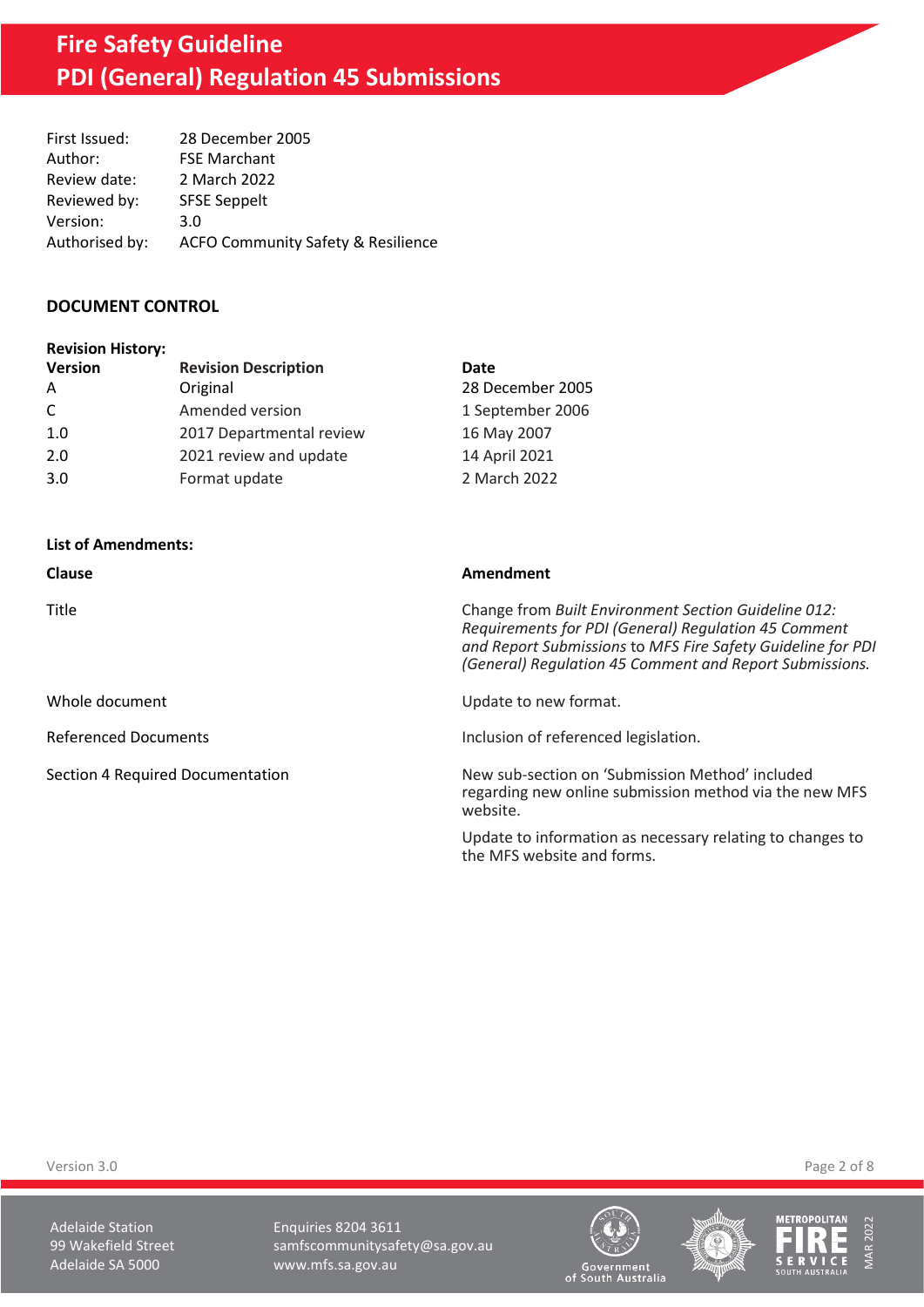## **CONTENTS**

| 3 |  |  |  |  |
|---|--|--|--|--|
| 4 |  |  |  |  |
|   |  |  |  |  |
|   |  |  |  |  |
|   |  |  |  |  |
|   |  |  |  |  |
|   |  |  |  |  |
|   |  |  |  |  |
|   |  |  |  |  |

Version 3.0

**Adelaide Station** 99 Wakefield Street Adelaide SA 5000

**Enquiries 8204 3611** samfscommunitysafety@sa.gov.au www.mfs.sa.gov.au







Page 3 of 8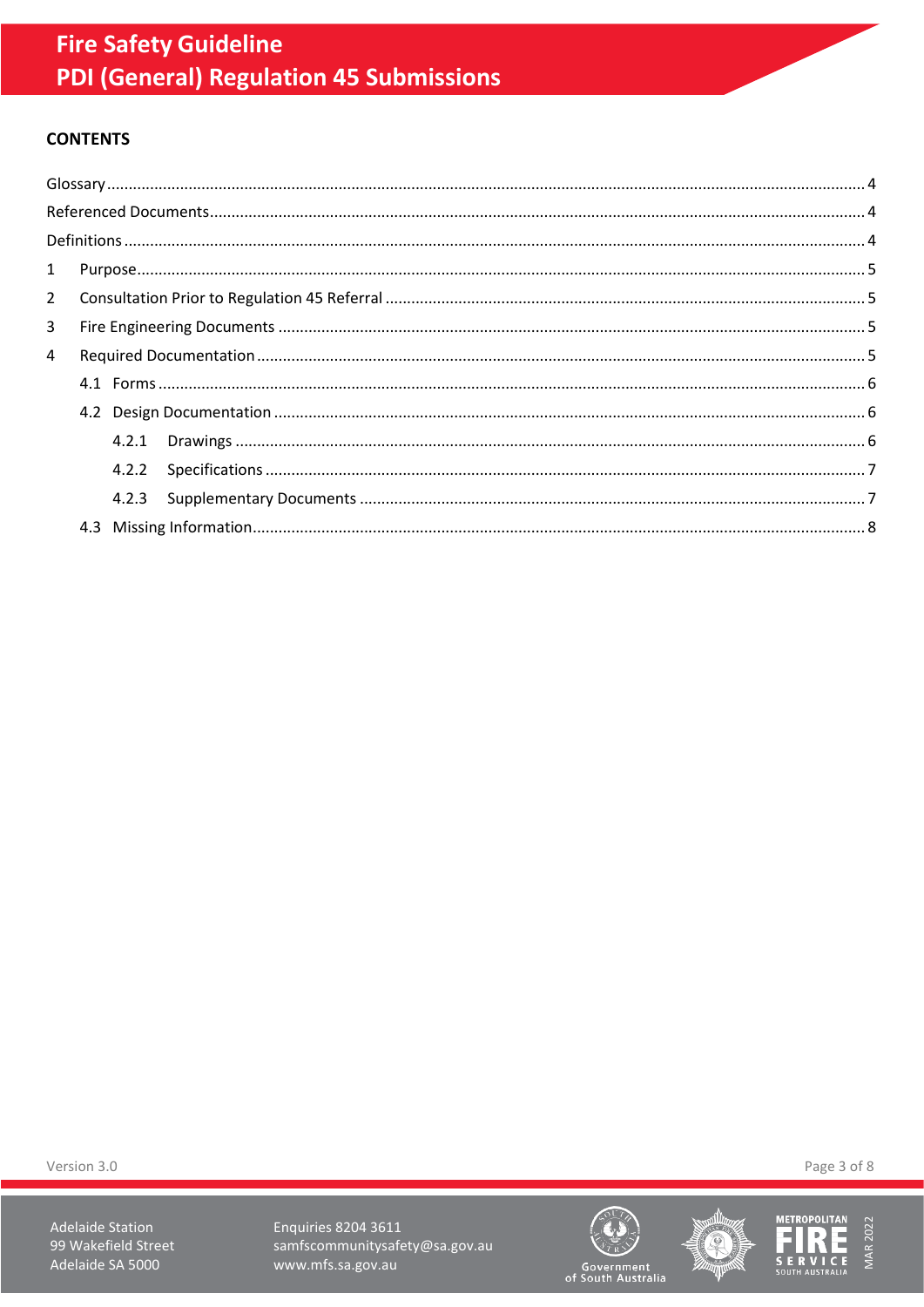## **Fire Safety Guideline PDI (General) Regulation 45 Submissions**

#### <span id="page-3-0"></span>**GLOSSARY**

AFEG Australian Fire Engineering Guidelines BES MFS Built Environment Section EWIS emergency warning and intercommunication system FEB Fire Engineering Brief FER Fire Engineering Report IFEG International Fire Engineering Guidelines MFS South Australian Metropolitan Fire Service NCC National Construction Code PBDB performance-based design brief, in accordance with the NCC (refer Definitions) PDI Planning, Development and Infrastructure (in relation to the Act and Regulations) RFI request for information

#### <span id="page-3-1"></span>**REFERENCED DOCUMENTS**

The following documents are referred to in this Guideline:

AS 2419.1 Australian Standard 2419 – *Fire hydrant installations, Part 1: System design, installation and commissioning*

Australian Building Codes Board 2005, *International fire engineering guidelines*, 5th edn, Australian Building Codes Board, Canberra.

Australian Building Codes Board 2021, *Australian fire engineering guidelines*, Australian Building Codes Board, Canberra.

Minister for Planning and Local Government, *Ministerial Building Standard MBS 002 – Maintaining the performance of essential safety provisions*, Government of South Australia

*Planning, Development and Infrastructure Act 2016* (SA)

*Planning, Development and Infrastructure (General) Regulations 2017* (SA)

South Australian Fire Authorities, *Built Environment Section Policy No. 14 Above ground water storage tanks for fire fighting purposes*, South Australian Metropolitan Fire Service and South Australian Country Fire Service

#### <span id="page-3-2"></span>**DEFINITIONS**

**Performance-based design brief (PBDB)** has the meaning as defined in the National Construction Code.

**Performance Solution** has the meaning as defined in the National Construction Code.

Version 3.0 Page 4 of 8

Adelaide Station **Enquiries 8204 3611** 99 Wakefield Street samfscommunitysafety@sa.gov.au Adelaide SA 5000 www.mfs.sa.gov.au





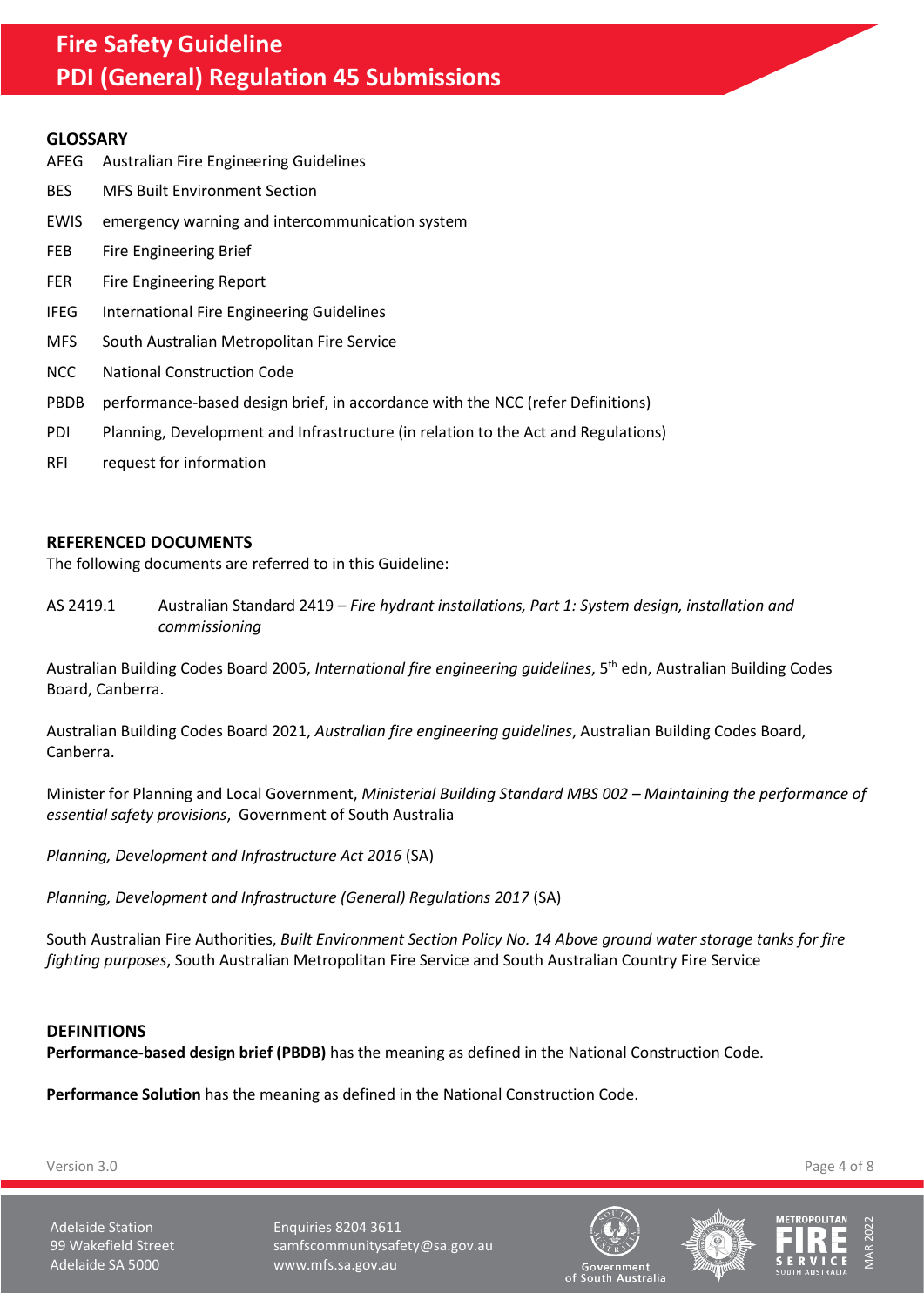## <span id="page-4-0"></span>**1 PURPOSE**

To provide advice on the documentation required to be submitted to the South Australian Metropolitan Fire Service (MFS) in order to obtain a relevant fire authority comment and report in accordance with Regulation 45 of the South Australian *Planning, Development and Infrastructure (General) Regulations 2017* (PDI (General) Regulations), or for an opinion for any other purpose.

## <span id="page-4-1"></span>**2 CONSULTATION PRIOR TO REGULATION 45 REFERRAL**

It is strongly recommended that early consultation occurs with the MFS Built Environment Section (BES) prior to a formal referral for a relevant fire authority comment and report pursuant to Regulation 45, where such a report is required. This ensures that any identified issues or matters of concern are addressed prior to the application, thus expediting and streamlining the formal Regulation 45 process.

To initiate consultation with the BES for building and construction projects, please complete the *New Project Application form* online at:

[https://www.mfs.sa.gov.au/community/building-and-commercial-fire-safety/compliance-and-regulation/pdi](https://www.mfs.sa.gov.au/community/building-and-commercial-fire-safety/compliance-and-regulation/pdi-regulation-45-building-design-consultation)[regulation-45-building-design-consultation](https://www.mfs.sa.gov.au/community/building-and-commercial-fire-safety/compliance-and-regulation/pdi-regulation-45-building-design-consultation)

On this webpage you will also find a downloadable form titled *BE000 Regulation 45 Pre-Application Form*, which can be completed and uploaded as part of the above *New Project Application form*. The intent of the BE000 form is to provide a general overview of the project proposal, from which further discussions can be developed. The information provided in this form can also assist in allocating the most appropriate BES Officer and technical staff to the project.

## <span id="page-4-2"></span>**3 FIRE ENGINEERING DOCUMENTS**

Where a project requires the preparation of a *performance-based design brief* (PBDB) in accordance with the National Construction Code (NCC) A2.2(4), or a Fire Engineering Brief (FEB) / Fire Engineering Report (FER) in accordance with the Australian Fire Engineering Guidelines (AFEG) or International Fire Engineering Guidelines (IFEG), the BES requires that the review and acceptance process for these documents be undertaken prior to and separately from the submission for Regulation 45 comment and report referral.

## <span id="page-4-3"></span>**4 REQUIRED DOCUMENTATION**

The documentation as detailed in this section is required to be submitted to the MFS BES when seeking a Relevant Fire Authority Comment and Report pursuant to Regulation 45. Additional information and documentation should be included with the submission where it is considered relevant to the referral and to benefit the review process.

All submitted documentation is to be in electronic form. The forms detailed in Sectio[n 4.2](#page-5-0) are required to be provided in Microsoft Word format, whilst all other documents should be in PDF. The MFS may request full-sized hardcopies of particular documents, as required, for reviewing purposes.

## **4.1 Submission Method**

Regulation 45 referral submissions are to be made electronically via the *Referral for Fire Authority Report* tab on the *Regulation 45 – Building Design Consultation* page on the MFS website: [https://www.mfs.sa.gov.au/community/building-and-commercial-fire-safety/compliance-and-regulation/pdi](https://www.mfs.sa.gov.au/community/building-and-commercial-fire-safety/compliance-and-regulation/pdi-regulation-45-building-design-consultation)[regulation-45-building-design-consultation](https://www.mfs.sa.gov.au/community/building-and-commercial-fire-safety/compliance-and-regulation/pdi-regulation-45-building-design-consultation)

Version 3.0 Page 5 of 8

Adelaide Station **Enquiries 8204 3611** 99 Wakefield Street samfscommunitysafety@sa.gov.au Adelaide SA 5000 www.mfs.sa.gov.au





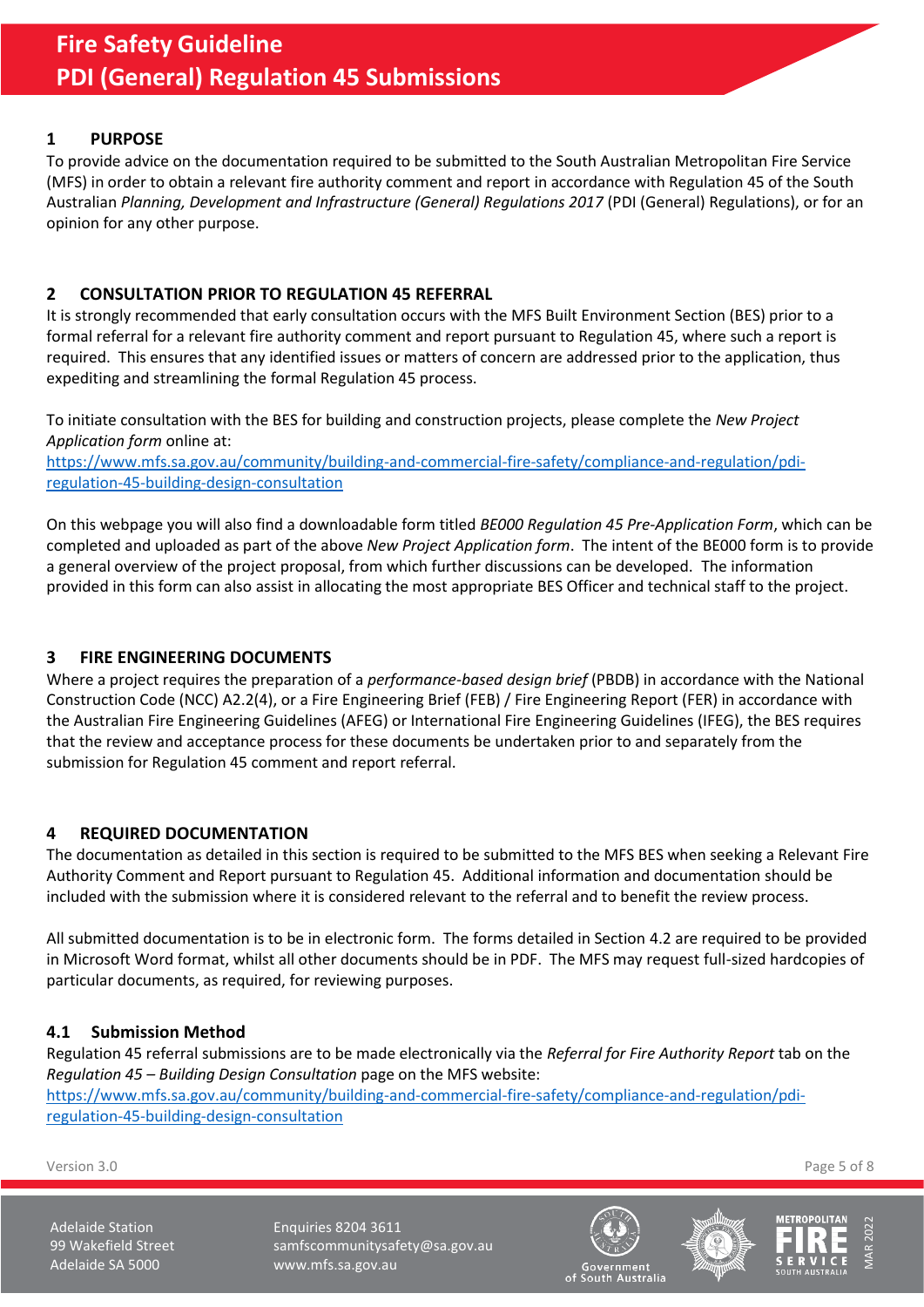As indicated on the above webpage, some documents may need to be submitted via email after the primary online submission. This arrangement can be indicated in the online submission.

From 19 March 2021, all documentation associated with a Regulation 45 referral may alternatively be submitted to the MFS BES via the SA Planning Portal. The required documentation as detailed in this Guideline must be included in submissions via the SA Planning Portal.

#### <span id="page-5-0"></span>**4.2 Forms**

In addition to completing the online submission form, the following forms are to be completed in full and uploaded with each online Regulation 45 submission. The forms are available for download from the MFS website within the *Referral for Fire Authority Report* tab, as detailed above:

- 1. BE002 *Regulation 45 Required Information Form*
- 2. BE003 Regulation *45 Document Submittal Form*
- 3. BE004 *MFS Service Agreement Form*

The MFS is unable to commence the Regulation 45 comment and report process until all relevant entries in the forms **have been completed**.

The forms have been provided in Microsoft Word format for convenience and to assist in expediting the Regulation 45 process. Once downloaded from the website they are no longer controlled documents. The MFS requests that these forms be submitted in Word format but recommends that the applicant retain a PDF copy of the final, submitted forms for document control and record keeping purposes. These PDF copies are not required by the MFS for the purposes of completing the Regulation 45 referral process.

Please refer the particular instructions at the beginning of and within the forms for guidance on form completion and submission.

As these forms may be periodically updated, it is recommended that the forms are downloaded from the website for each new Regulation 45 referral.

#### <span id="page-5-1"></span>**4.3 Design Documentation**

#### <span id="page-5-2"></span>**4.3.1 Drawings**

- 1. Site plan scaled and showing:
	- a. any proposed and/or existing structures erected on the site,
	- b. the boundaries of the site,
	- c. the levels of the site,
	- d. vehicular access roads within the site,
	- e. adjoining street, and
	- f. compass point.

Version 3.0 Page 6 of 8

Adelaide Station **Enquiries 8204 3611** 99 Wakefield Street samfscommunitysafety@sa.gov.au Adelaide SA 5000 www.mfs.sa.gov.au





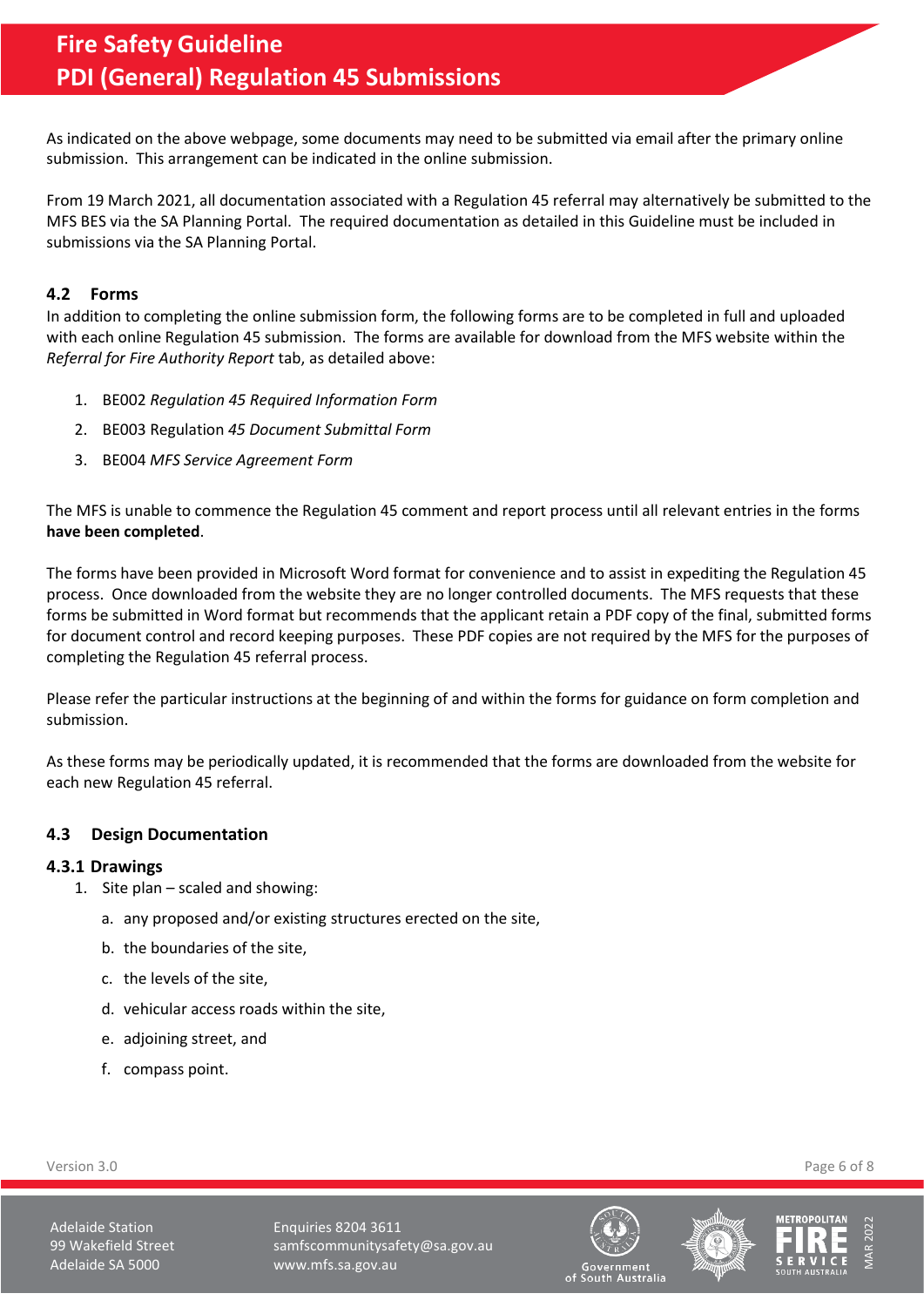- 2. Architectural drawings, dimensioned and comprising:
	- a. an architectural plan of each floor level, drawn to scale of not less than 1:100, including dimensioned elevations and sections of the proposed structure,
	- b. sections,
	- c. elevations, showing the relative levels of the floors to the lowest level having direct egress to a public space,
	- d. ceiling plans, where relevant.
- 3. Fire services layout and detail drawings of all fire safety systems, including:
	- a. compartmentation and fire wall/separation details,
	- b. hydrant and booster details,
	- c. detector layout,
	- d. sprinkler layout,
	- e. fire hose reel locations,
	- f. smoke hazard management details,
	- g. EWIS details and location of warning devices,
	- h. emergency lighting,
	- i. required exits and exit lighting, and
	- j. materials stored and storage heights.

These drawings should show fire services layers so that these services are clearly and unambiguously presented (i.e. any included architectural, mechanical, electrical layers shown lighter).

4. Mechanical services (where relevant).

## <span id="page-6-0"></span>**4.3.2 Specifications**

A copy of the building Fire Services Specification and additional specifications as relevant to the submission (e.g. Mechanical Services), stipulating any Australian Standard or other Code to which the work must comply.

## <span id="page-6-1"></span>**4.3.3 Supplementary Documents**

- 1. A cover letter identifying any Performance Solutions for the proposed development. Where a PBDB or FER do not form part of the submission, full details of any non-compliances or Performance Solutions must be provided. All Performance Solutions must be accompanied with appropriate supporting evidence and Verification Methods as required by the NCC.
- 2. A copy of the final version of either the PBDB report or FER, as accepted by the relevant stakeholders including the building rules consent approval authority.
- 3. Where a fire hydrant system or sprinkler system is to be installed, or a street fire hydrant utilised, a recent certificate of flow test (and Network Analysis, if available) by the water supply authority of the water supply main to which the system will be connected and the proposed size of the connection.

Version 3.0 Page 7 of 8

Adelaide Station **Enquiries 8204 3611** 99 Wakefield Street samfscommunitysafety@sa.gov.au Adelaide SA 5000 www.mfs.sa.gov.au